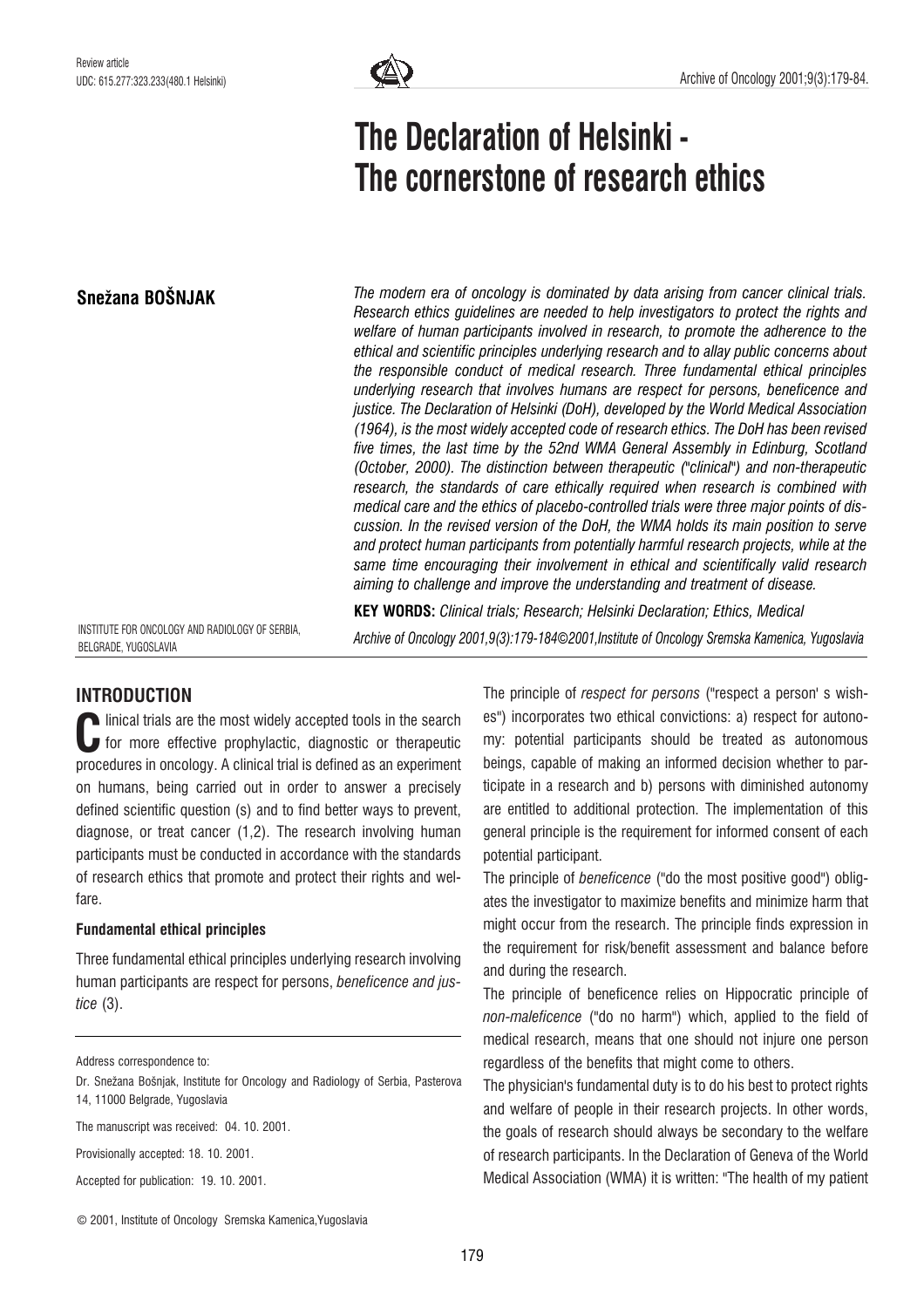#### Bošnjak S.

will be my first consideration" (4). The International Code of Medical Ethics states that "a physician shall act only in the patient's interest when providing medical care which might have the effect of weakening the physical and mental condition of the patient" (4).

The principle of justice ("be fair") requires that we select participants fairly and without bias. Individual participants or communities should be selected in such a way that the risks of the research are equally distributed and benefits will be equally enjoyed. The principle finds its application in fairness in the selection of individual research participants and in the protection of vulnerable communities / groups.

#### The Declaration of Helsinki

The Declaration of Helsinki (DoH) is the cornerstone statement of ethical principles in biomedical research (5). The full title of the DoH is "Ethical Principles for Medical Research Involving Human Subjects". It was adopted by the 18th WMA General Assembly in Helsinki (1964) as a set of principles to guide physicians and others engaged in medical research to protect human participants and conduct their research in an ethical manner.

Historically, the DoH stems from the Nuremberg code (6), which was written as a reaction to the horror of the Nazi experiments during the Second World War. In 1946, 23 Nazi physicians and administrators were indicted before the Nuremberg war crimes Tribunal for their willing participation in the systematic torture, mutilation, and killing of the concentration camp prisoners in biomedical experiments. During the Trial, the Nuremberg code was drafted as a set of standards for judging physicians and scientists about ethics of their experiments. Despite the arguments that experiments were medically justified, the Nuremberg Tribunal condemned them as "crimes against humanity"; the physicians were found guilty and imprisoned or were sentenced to death. In the 1947 verdict, the judges included a section called "Permissible Medical Experiments", with a set of ten conditions to be met before research could be deemed ethically possible. This section became known as the Nuremberg code of 1947 (6). The Nuremberg code was the first international standard of human experimentation ethics.

The DoH (5) was developed by medical community in response to the Nuremberg code to refocus the physicians on their fundamental duty to safeguard the welfare of people in their research projects:

"It is the duty of the physician to promote and safeguard the health of the people. The physician's knowledge and conscience are dedicated to the fulfillment of this duty" (paragraph 2), and to affirm the WMA position that responsible conduct of ethical human research is the basis for medical progress:

"Medical progress is based on research which ultimately must

rest in part on experimentation involving human subjects. In medical research on human subjects, considerations related to the well-being of the human subject should take precedence over the interests of science and society" (paragraph 5)

Since it was drawn up in 1964, the DoH has been revised five times, the last time by the 52nd WMA General Assembly in Edinburg, Scotland (October, 2000). Last revision of the DoH caused one of the most thorny debate and polarization in the medical community (7-11). The need for the distinction between therapeutic ("clinical") and non-therapeutic research, the standards of care ethically required when research is combined with medical care and the ethics of placebo-controlled trials were three major points of discussion (9).

The revised DoH (5) consists of 32 paragraphs arranged in introduction (part A), basic principles for all medical research (part B) and additional principles for medical research combined with medical care (part C). Previous distinction between therapeutic ("clinical") and non-therapeutic research is rejected (see arguments for in ref. 8).

The goal of this paper is not to retell the paragraphs of the DoH; the reader must refer to the original document. Important ethical principles and procedures will, however be highlighted and interpreted. To achieve this objective other international research ethics guidelines (2,3,12,13), as well as two recently published reports (9,14) on the revision, interpretation and implementation of the revised DoH were used as a reference.

## BASIC PRINCIPLES FOR ALL MEDICAL RESEARCH (paragraphs 10-27)

"It is the duty of the physician in medical research to protect the life, health, privacy, and dignity of the human subject" (paragraph 10).

The importance of good research design formulated in an experimental protocol (paragraphs 11-14). Medical research involving human participants should be scientifically sound and properly designed to permit valid conclusions (1,2). Scientifically unsound research exposes participants to risk to no purpose. The research question should be formulated after detailed review of all existing scientific data, other relevant literature and results of preliminary testing. All aspects of a research (the rationale, the objective and procedures designed to reach the objective) should be prospectively described in an experimental protocol. The research protocol should always contain a statement of the ethical considerations involved and should indicate that it is compliant with the principles of the DoH (5).

Qualifications/competence of the research investigator (para**graph 15).** The investigator should be medically qualified and trained in research methods and principles of research ethics to assume responsibility for proper conduct of the research, medical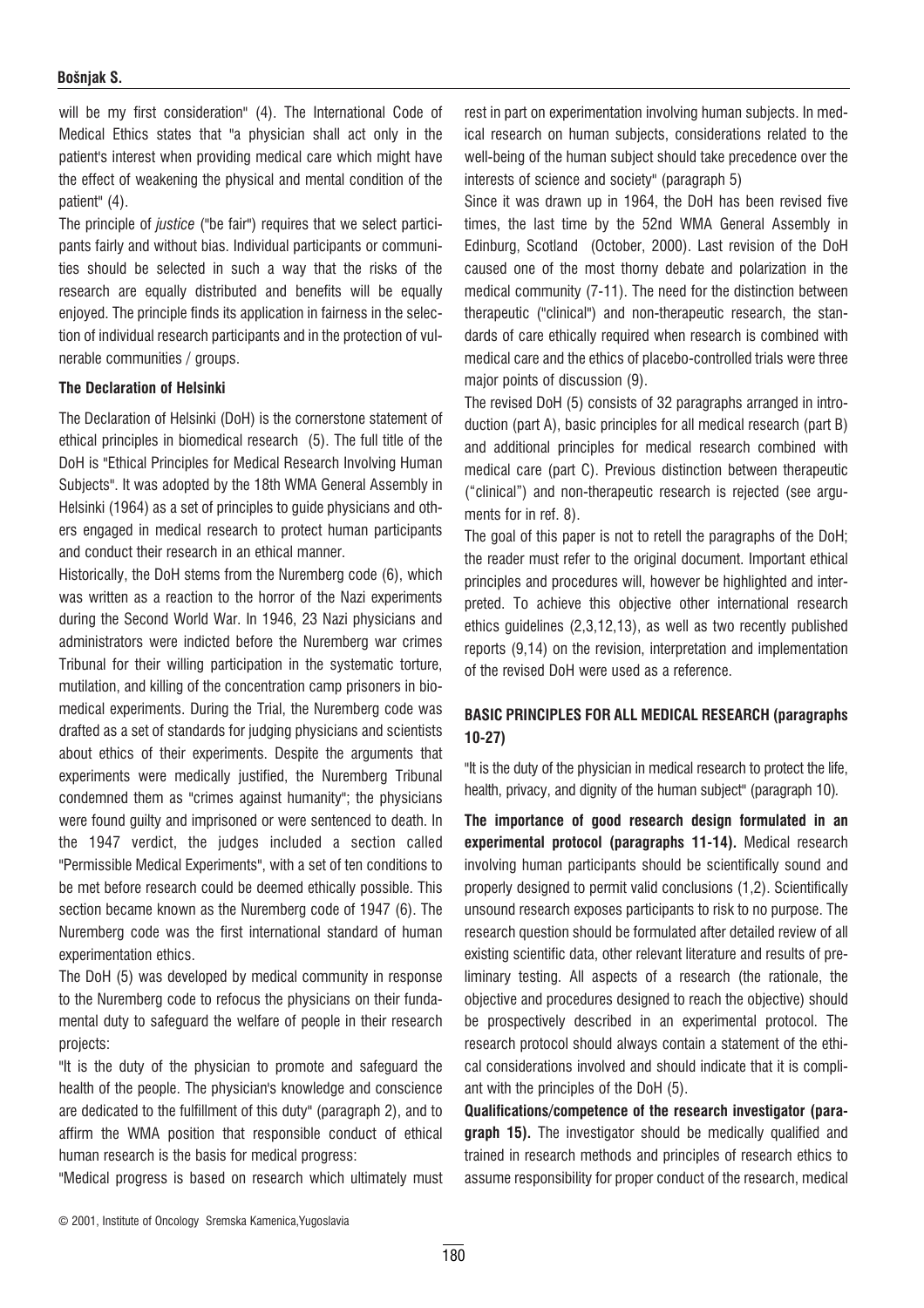care and protection of human participants (2,13).

Risk/benefit assessment and balance (paragraphs 16-18). The principle of beneficence forbids the imposition of unwarranted risks on human research participants.

"Medical research involving human subjects should only be conducted if the importance of the objective outweighs the inherent risks and burdens to the subject" (paragraph 18).

It obligates the researcher to perform a careful assessment of predictable risks and foreseeable benefits before and to monitor risk/benefit balance during the research (3). The term "risk" refers to the possible harm (its nature, probability and magnitude); the "benefit" could be individual (something that could improve individual health or well-being) or societal (the acquisition and the improvement of medical knowledge). Every research must be preceded by sufficient preliminary testing (laboratory, animal or human experiments) and the researcher must decide when it is justifiable to perform a research seeking for certain benefits despite the involved risks and burdens. The researcher should terminate the ongoing investigation if the risks outweigh the potential benefits or if positive and beneficial result has been identified. The principle of *beneficence* requires that we protect human participants against risk of harm to but also that we should be concerned about the loss of the societal benefits that might be gained from research (3). However, in the interest of securing benefits for science and society no individual shall be intentionally injured. Informed consent of prospective participants (paragraphs 22, 23).

"The subjects must be volunteers and informed participants in the research project" (paragraph 20).

The requirement for informed consent is the application of general principle of respect for persons (3). Potential participants should be given the opportunity to choose, to the extent they are capable, whether or not to participate in a proposed research. A potential participant commit and consent to participate after he/she has been adequately informed about the research, has understood the information and the right to refuse to participate or to withdraw from the research at any time without penalty and loss of any entitlement (12). Preferably, the consent should be given in writing. A participant's signature on the written consent document indicates that he/she has voluntarily decided to participate in the research having read and discussed the information presented.

The process of obtaining informed consent of subjects is, thus, based on three elements: information, comprehension and voluntariness (12,13). The DoH (5) has established essential items of information for potential participants to ensure that they are adequately informed about the research. The information should be presented in non-technical language, consistent with maturity, educational level and cultural views of the potential participants. The investigator is responsible for ascertaining that the information has been understood. Also, the investigator should ensure that the consent is truly voluntarily given, free of coercion or undue influence.

Protection of a legally incompetent participant or a participant incapable of giving consent (paragraphs 24 - 26). Although the informed consent is a central requirement for ethical research, there are situations when the participant is incompetent or incapable of giving consent (12). Children, for example, are legally incompetent of giving consent. The capacity could also be limited by some physical or mental conditions (i.e. mentally disable patients, the terminally ill, the comatose patients). In such situations, the DoH (5) allows for surrogate consent from a legally authorized representative. When a participant is legally incompetent but able to give assent to decisions about participation in research, the principle of respect for persons requires that investigator must obtain that assent in addition to the consent of a legally authorized representative.

The research participants unable to give valid informed consent are thus respected both by acknowledging their own wishes and by the use of third parties to protect them from harm.

The DoH (5) further states (in accordance with the principle of justice) that research on legally incompetent participants should only be conducted when the research is necessary to promote the health of the population represented, and when this research cannot be performed on legally competent persons. Similarly, research on participants with physical / mental condition that renders them unable to give informed consent is allowed only if the condition is a necessary characteristic of the research population. The role of an independent ethical review committee (paragraph 13). Together with the investigator's responsibility to protect research participants and the requirement for informed consent, an independent ethical review committee (ERC) provides an additional assurance that participants are protected. The ERC is responsible for reviewing the scientific and ethical justification for proposed research, the informed consent process, and the qualifications / competence of the investigator / research team (13). After the review the ERC gives its guidance and, where appropriate, approval. Before initiation, each research project must be approved by the ERC. The ERC has also the right to monitor the ethics of ongoing projects. The investigator has the obligation to communicate with the ERC and to submit all documents and information necessary for the review.

Safeguarding privacy of research participants and confidentiality of research data (paragraph 21). Patients have the right to expect that their physicians will hold all information about them in strict confidence unless they have given consent to a disclosure of such information. Also, the research may involve the col-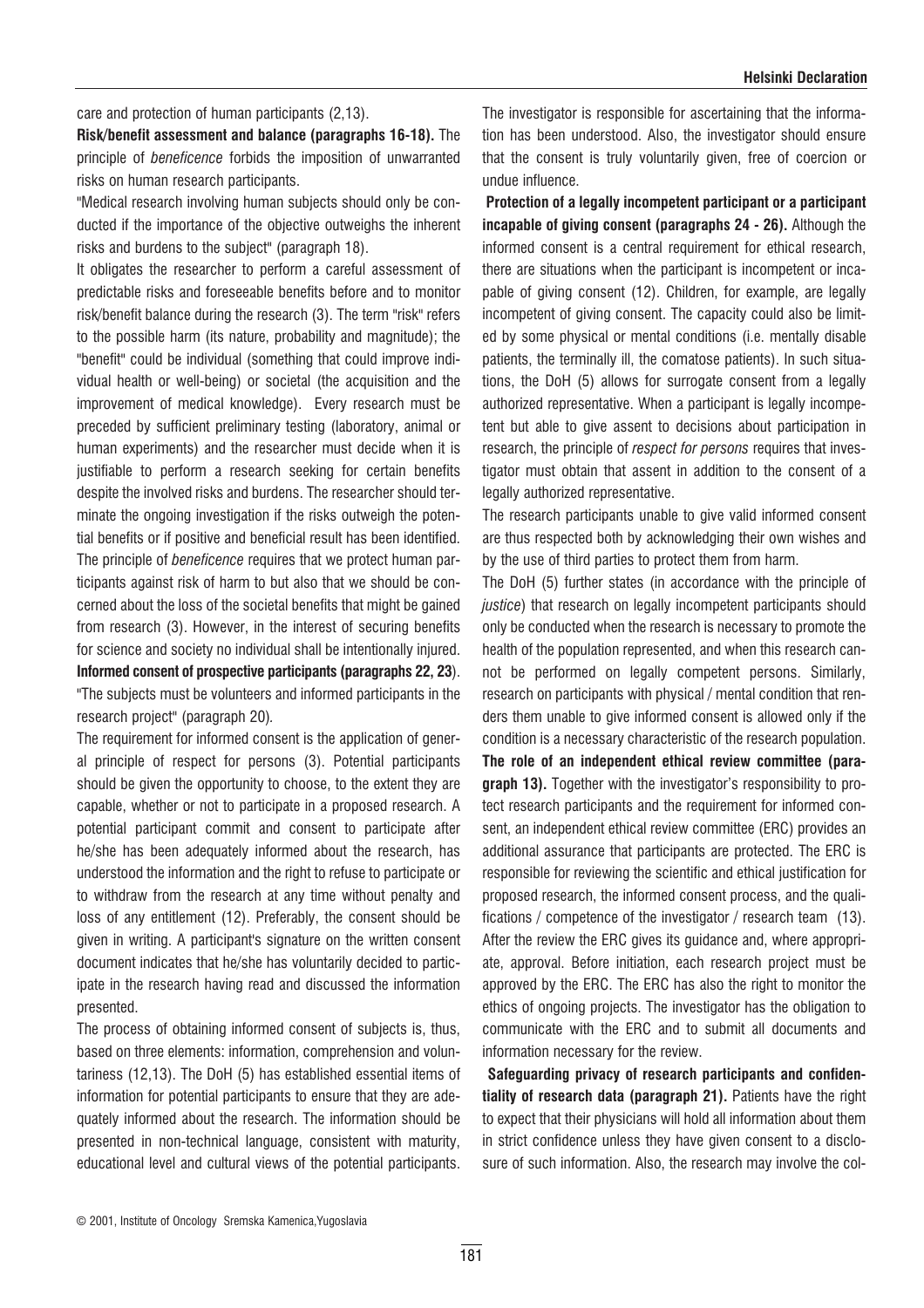#### Bošnjak S.

lection and storage of data that, if disclosed to third parties, could cause harm or distress. Investigators should maintain the privacy of research subjects including their personal identity and all personal medical information. The investigator should also prevent the disclosure of research data to other than authorized individuals. Informed consent should contain a statement describing to what extent medical and research records will be kept confidential, including examples of those who may have access to the records.

Ethical obligations of authors and journal editors (paragraph 27). In publication of the research results, both authors (investigators) and journal editors have ethical obligations: "Both authors and publishers have ethical obligations. In publication of the results of research, the investigators are obliged to preserve the accuracy of the results. Negative as well as positive results should be published or otherwise publicly available. Sources of funding, institutional affiliations and any possible conflicts of interest should be declared in the publication. Reports of experimentation not in accordance with the principles laid down in this Declaration should not be accepted for publication" (paragraph 27). Request for public scrutiny and transparency regarding economic incentives involved in research (paragraphs 13 and 16). The DoH (5) requires that the design of all studies should be made publicly available and calls for absolute transparency regarding economic incentives involved in research.

### ADDITIONAL PRINCIPLES FOR MEDICAL RESEARCH COM-BINED WITH MEDICAL CARE (paragraphs 28 - 32)

"The physician may combine medical research with medical care, only to the extent that the research is justified by its potential prophylactic, diagnostic or therapeutic value. When medical research is combined with medical care, additional standards apply to protect the patients who are research subjects"

The DoH (5) contains additional ethical principles for protection of patients who are participants in medical research combined with medical care (when, for example, the goal is to evaluate the safety and efficacy of a new treatment) (7-9). This kind of research (frequently called "clinical") is justified by the expected direct (prophylactic, diagnostic or therapeutic) benefit to the individual patient.

The standard of care ethically required in the control group and the use of a placebo (paragraph 29). Paragraph 29 of the DoH (5) addresses the standard of care ethically required in the control group and the use of a placebo in randomized clinical trials. The DoH states that any (prophylactic, diagnostic or therapeutic)

method being tested should be compared with "the best current method". The use of placebo (or no-treatment) control group is

ethical only when there is no established (standard) method available. The use of placebo or no-treatment control is prohibited in a setting where proven, effective method already exists.

The paragraph 29 is in accordance with an essential ethical requirement for a randomized clinical trial- a state of equipoise (15). A state of equipoise is a state of "genuine uncertainty" which of two methods to be compared is superior. Usually, a researcher expects the new method to be better, but there should be no solid scientific evidence for its superiority. If a proven, effective method already exists (which by definition is superior to placebo) the equipoise is only possible when the new method is compared with the established one. Besides, the essential question of importance for a physician is how the new method compares with the established one, not with nothing (16).

The paragraph 29 of the DoH (5) runs counter to traditional thinking that a placebo-controlled trial is a "gold standard" for rapidly obtaining clear data about safety and efficacy of a new method (8). Comparison with active control requires larger and longer studies with more complicated design and less reliable results. Drug-approval agencies (especially Food and Drug Administration) and sponsors of clinical research argue that the DoH is too restrictive: rapidly obtaining a reliable result to an important research question is the primary ethical obligation. Longer and larger studies would increase human participants risk and delay patient access to new potentially beneficial methods (17,18).

However, the ethical standards should not be lowered due to the sense of urgency. Scientific considerations should not take precedence over ethical ones and they must not weaken the basic principle of beneficence.

Above mentioned arguments are more in accordance with marketing principles and less with the basic principle of researcher's commitment to an individual patient (7,10,16) and may represent a shift to an efficiency-based standard of research.

The best international standard of care and not the local one should be taken as a reference when deciding what is the best current method. This is important, especially with the internalization of medical research. If, for example, a trial is conducted in developing country, should the standard of sponsoring country (Western standard) or existing local standard be used (19, 20)? If the local standard is no treatment (and this, unfortunately, is frequent in poor communities) this would give the investigator the opportunity to conduct a placebo-controlled study in country A which perhaps could not be conducted in country B. In other words, it could mean that a research that is unethical in country B can be ethical in country A and, unfortunately, lead to exploitation of population in country A for research projects that could not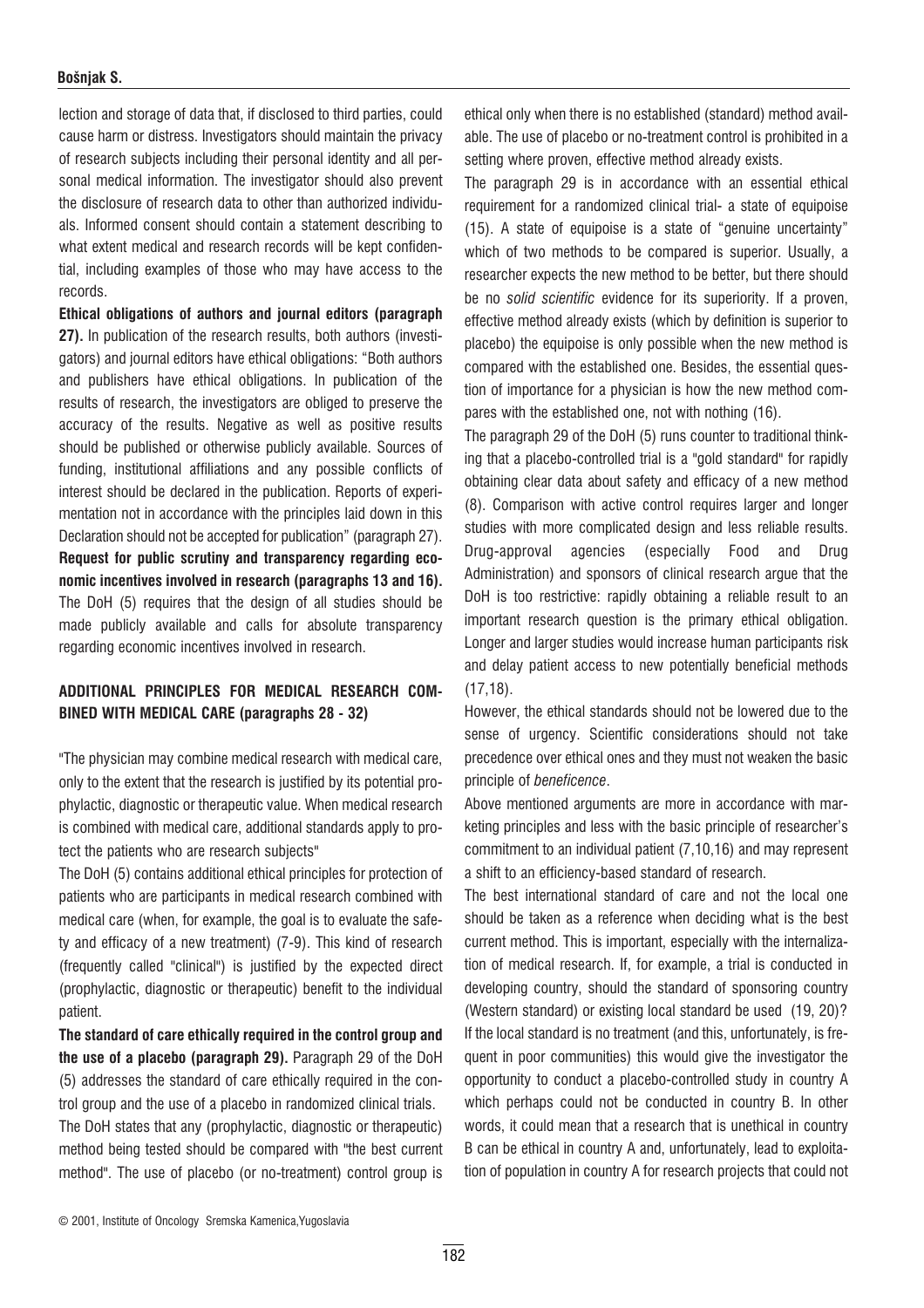be carried out in country B.

The use of local standard as a reference is advocated with the explanation that, unfortunately, poor nations could not afford all the health care available to industrialized nations and must therefore be allowed to develop the treatments they could afford. In addition, the research undertaken in a particular country should be relevant to the local health care needs and conditions (see controversy over the ethics of HIV-trials in Africa: 19,21,22). The position of the WMA, however, is that the "standard of care" should be universal and that the same ethical guidelines should apply wherever research is being conducted (23) (see also below).

Protection of research participants in developing countries (paragraphs 19, 29 and 30). The pressing need for new drugs and the internalization of research has brought the ethics of research in developing countries into focus (19,20,24-27). In the revised DoH (5), the issue of protection of human participants in developing countries was given particular attention.

The population in these countries is disadvantaged in various ways (medically, politically, economically, socially, technologically, etc.) and is considered vulnerable. The WMA was particularly concerned about protecting developing countries from being exploited for research sponsored by companies from developed countries (19,21,22). Dr. Anders Milton, chairman of the WMA, said: "Research should not be carried out in countries in development just because it is cheaper and the laws are more lax. The same ethical rules should apply wherever research is being conducted" (28).

In the revised version of the DoH, research participants from developing countries are protected by requirement for comparing of any new method against the best international standard (paragraph 29). This will ensure that they would get access to the best current prophylactic, diagnostic or therapeutic method if they agreed to take part in a research. The concept is further extended by the requirement for researchers and sponsors to ensure access to the best proven method identified by the study to the research participants at the study conclusion (paragraph 30).

The WMA encourage the internalization of research but also guard against the exploitation of people in developing countries for research that would only improve the practice of developed countries (paragraph 19). This is in accordance with the general principle of *justice*.

The dual responsibility of a physician-investigator (paragraph 31). In a research combined with medical care the physician and a patient have additional roles of investigator and research subject. The physician's fundamental responsibility is to act as a healer and safeguard the rights and welfare of the patients participating in his/her research project. Additional role of research scientist must never interfere with the therapeutic patient-physician relationship.

#### CONCLUSION

In conclusion, medical progress is inevitably based on experimentation on human beings. Research ethics guidelines are needed to help investigators to protect the rights and welfare of human participants involved in research, to promote the adherence to the ethical and scientific principles underlying research and to allay public concerns about the responsible conduct of medical research.

The DoH is the most widely accepted statement of ethical principles for medical research involving human subjects. Due to significant changes in the field of medical research (the growth of research conducted by for-profit organizations, the introduction of efficiency-based marketing principles and the internationalization of research) the WMA has revised the1996 version of the DoH (9,14,29). In the revised version the WMA holds its main position to serve and protect human participants from potentially harmful research projects, while at the same time encouraging their involvement in ethical and scientifically valid research aiming to challenge and improve the understanding and treatment of disease.

"In the treatment of a patient, where proven prophylactic, diagnostic and therapeutic methods do not exist or have been ineffective, the physician, with informed consent from the patient, must be free to use unproven or new prophylactic, diagnostic and therapeutic measures, if in the physician's judgement it offers hope of saving life, re-establishing health or alleviating suffering. Where possible, these measures should be made the object of research, designed to evaluate their safety and efficacy. In all cases, new information should be recorded and, where appropriate, published" (paragraph 32).

# **REFERENCES**

- 1. European Organization for Research and Treatment of cancer. A practical guide to EORTC studies. Brussels: EORTC Data Center; 1996. p. 57.
- 2. International conference on harmonization of technical requirements for the registration of pharmaceuticals for human use (ICH). Good Clinical Practice: Consolidated guideline (CPMP/ICH/135/95) 1 May 1996.
- 3. National Commission for the Protection of Human subjects of Biomedical and Behavioral research. Belmont report: ethical principles and guidelines for the protection of human subjects of research. Washington, D.C.: Government Printing Office; 1988. p. 887.
- 4. World Medical Association Declaration of Helsinki. Adopted by the 18th World Medical Assembly, Helsinki 1964 as amended by the 48th World Medical Assembly, Somerset West, Republic of South Africa, October 1996.
- 5. World Medical Association Declaration of Helsinki. Adopted by the 18th